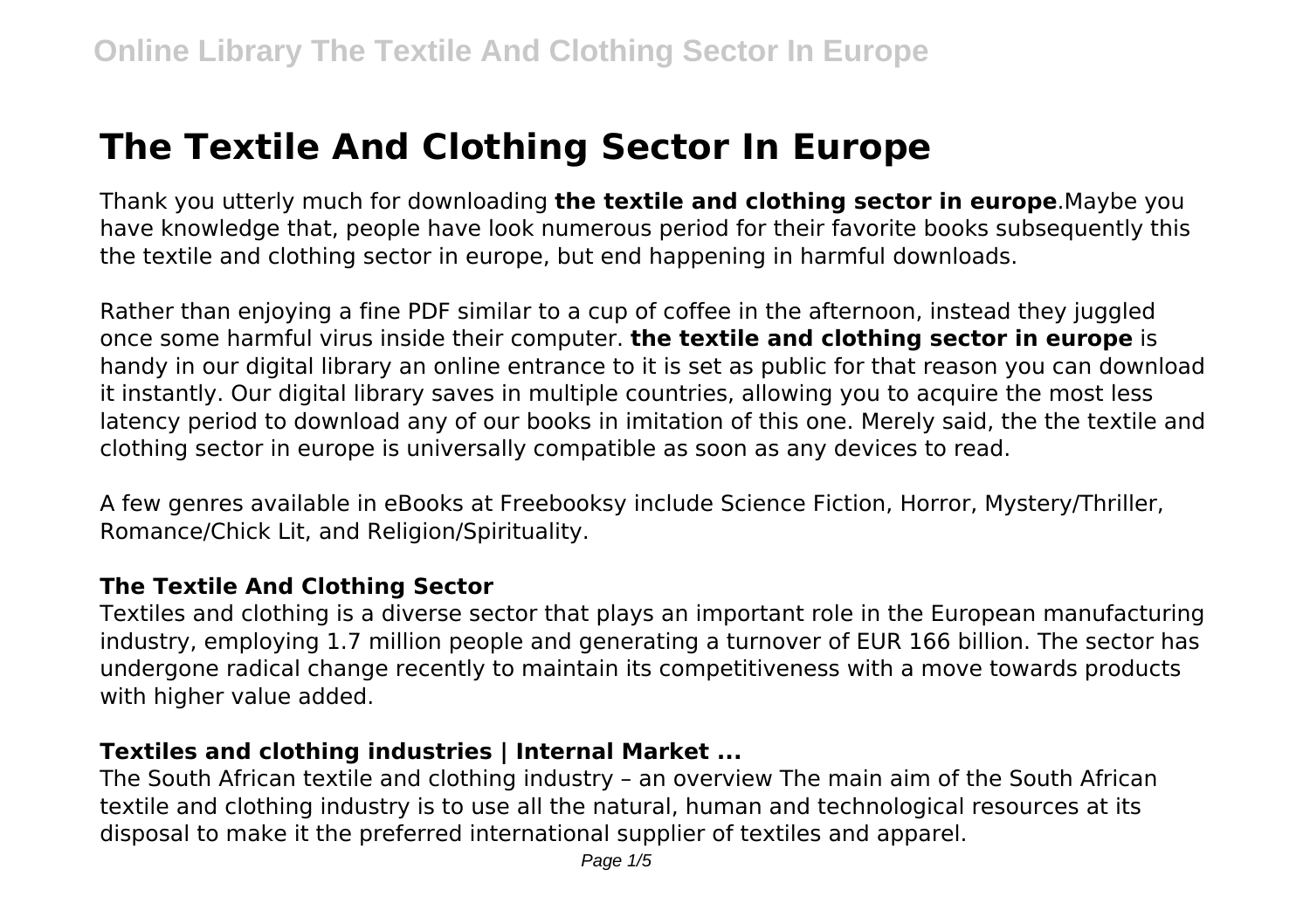#### **The South African textile and clothing industry – an overview**

Important South African Clothing and Textile Industry Statistics #1. The South African clothing and textile industry, which includes footwear and leather, is responsible for approximately 14% of the total manufacturing employment in the country. (Business Partners Limited) #2. About 80,000 people are employed at any given time by the industry.

# **24 South African Clothing and Textile Industry Statistics ...**

II. THE STRUCTURE OF THE TEXTILE AND CLOTHING SECTOR The clothing sector is both a labourintensive, low wage industry and a dynamic, innovative sector, depending on which market segments one focuses upon. In the high-quality fashion market, the industry is characterized by modern technology, relatively well-paid workers and designers and a

# **The Global Textile and Clothing Industry post the ...**

Technical textiles and nonwoven fibres are a thriving and fast-growing sector with innovation in new materials, processes and applications expanding non-traditional end-uses for both new and existing textile products, and research and development in areas such as carbon fibres and composites in clothing and footwear, functional fibrous materials used in medical textiles, super hydrophobic ...

#### **Textiles, Clothing and Footwear | National Industry ...**

The textile industry in India traditionally, after agriculture, is the only industry that has generated huge employment for both skilled and unskilled labour in textiles. The textile industry continues to be the second-largest employment generating sector in India. It offers direct employment to over 35 million in the country.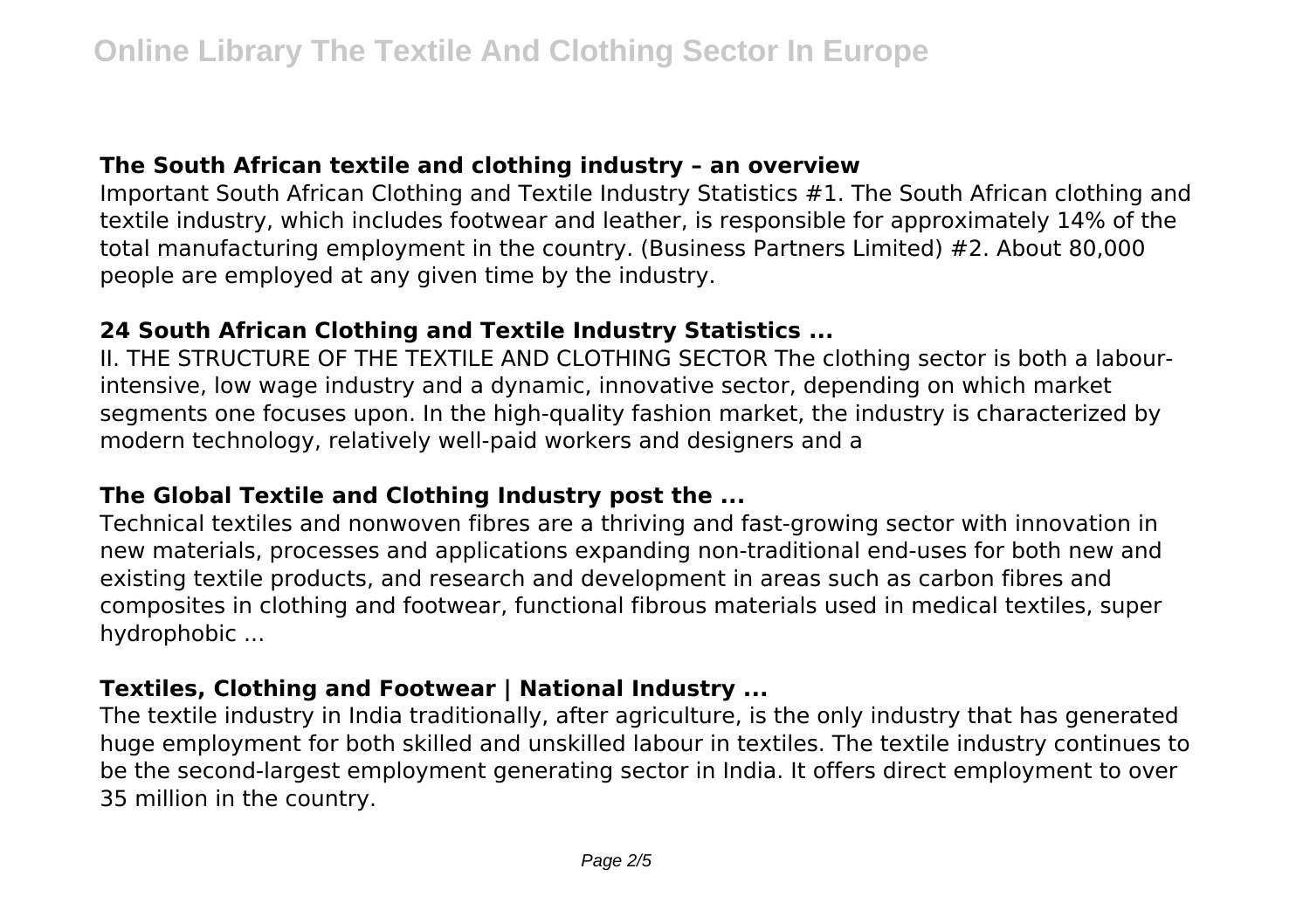# **Textile industry - Wikipedia**

In the 21st century those processes are highly automated and carried out by computer-controlled high-speed machinery. A large sector of the textile industry produces fabrics for use in apparel. Both natural fibres (such as wool, cotton, silk, and linen) and synthetic fibres (such as nylon, acrylic, and polyester) are used.

# **fashion industry | Design, Fashion Shows, Marketing ...**

In the 20th century, the industry had expanded to such a degree that such educational institutions as UC Davis established a Division of Textiles and Clothing, The University of Nebraska-Lincoln also created a Department of Textiles, Clothing and Design that offers a Masters of Arts in Textile History, and Iowa State University established a Department of Textiles and Clothing that features a ...

# **History of clothing and textiles - Wikipedia**

A profile of the clothing, textiles, footwear and leather sub-sector 2014 3. Key features 3.1 Trends The recent turbulence in global markets has left the South African Clothing and Textiles industries particularly vulnerable. A substantial textiles and wearing apparel import basket, coupled with a weakened

# **Clothing , textile s, footwear and leather s ector s**

The textile and clothing industry is one of the largest industrial sectors in the world and the challenges facing the industry with regards to providing sustainable growth are huge, requiring global solutions to maintain the level of performance and development seen in recent times.

# **The Global Textile and Clothing Industry | ScienceDirect**

Recently the Chamber of the Textile Industry, Clothing, and Free Zones of El Salvador (Camtex)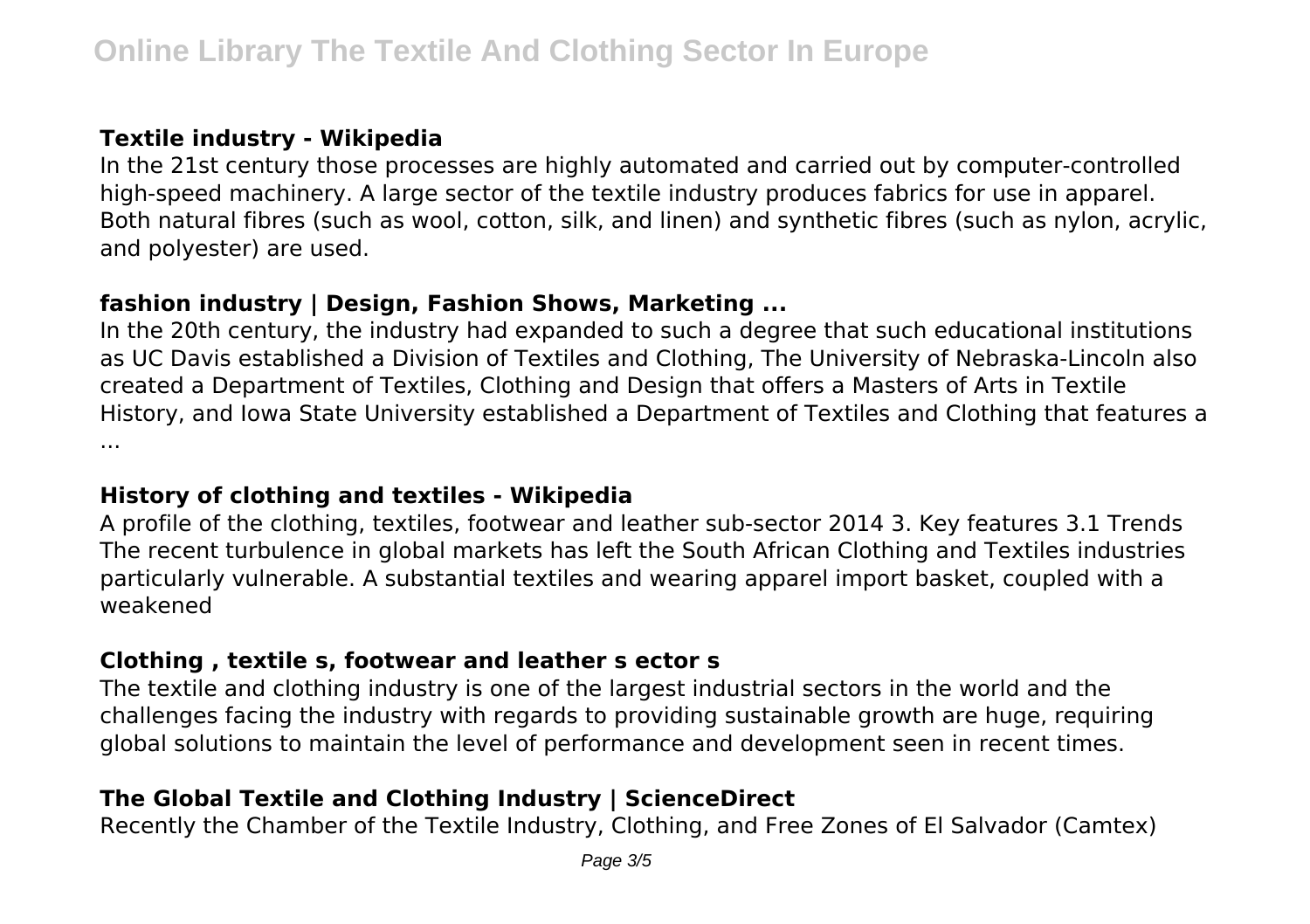presented a report that outlined information on Salvadoran exports in the textile and clothing sector. According to government statistics, during the calendar year 2019, the sector was the source of approximately US \$1.5 billion dollars of the nation's overseas product sales.

#### **Salvadoran exports are led by the textile and clothing sector**

The domestic textiles and apparel industry contributes 2% to India's GDP, 7% of industry output in value terms and 12% of the country's export earnings.. The textiles and apparel industry in India is the second-largest employer in the country providing direct employment to 45 million people and 60 million people in allied industries.

#### **Textile Industry in India - Garments, Apparel, & Export ...**

The updated data is available: Market Size of the Global Textile and Apparel Industry: 2016 to 2021/2022 Textile Mills Market The textile mills market includes yarns and fabrics. The market value includes domestic production plus imports minus exports, all valued at manufacturer prices. The value of the global textile mills market totaled \$667.5 billion in…

# **Market Size of the Global Textile and Apparel Industry ...**

Textiles and clothing is a diverse sector that plays an important role in the European manufacturing industry, employing 1.7 million people and producing a turnover of €166 billion.The sector has undergone radical change recently to maintain its competitiveness by moving towards high valueadded products.

# **Textiles and clothing in the EU | Internal Market ...**

through EU development action, the textile industry commonly refers to the production of yarn, textiles and fabrics, while the clothing industry (also referred to as the garment/apparel/fashion industry) refers to the production of garments. The sector also includes other types of textile